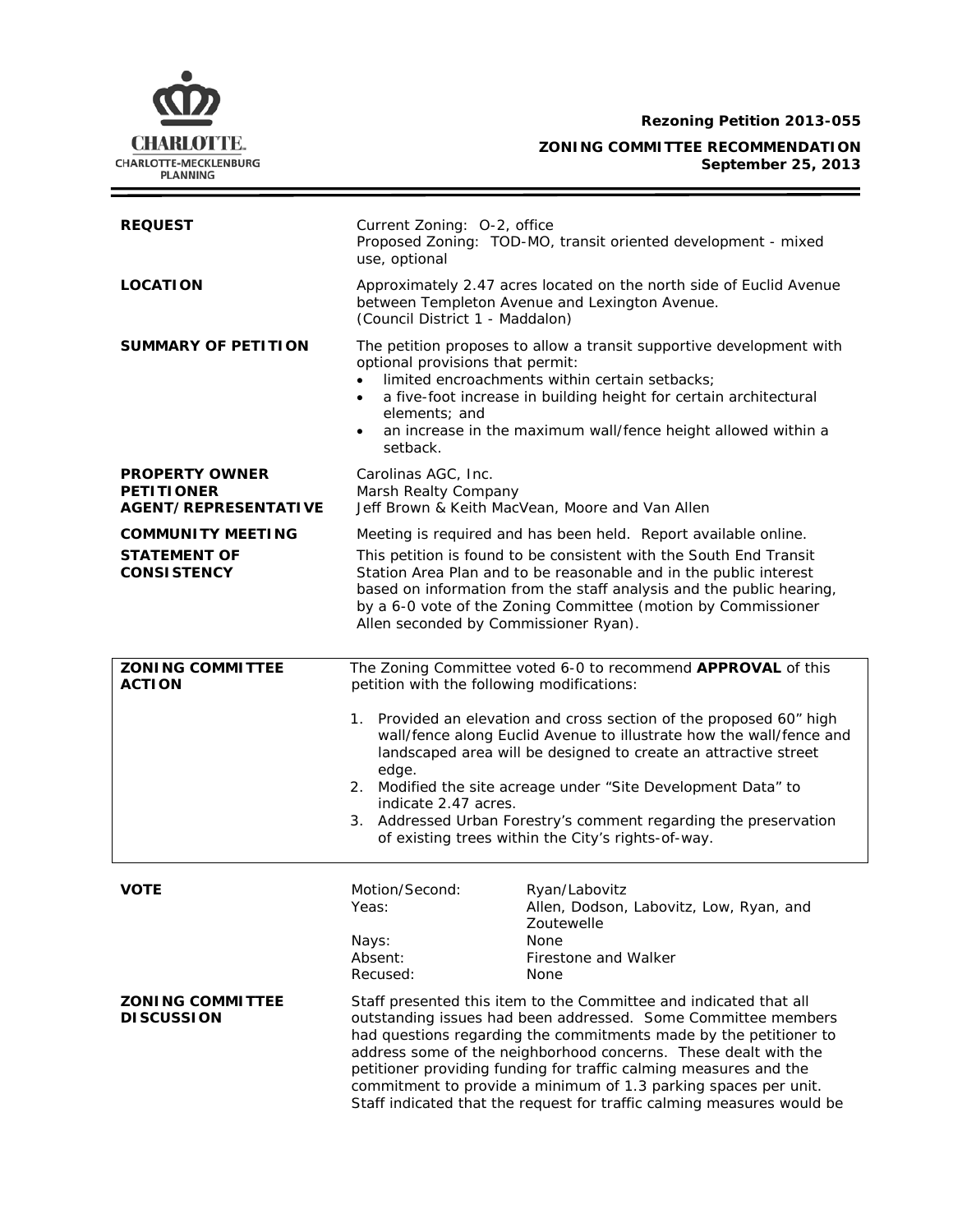evaluated in accordance with City policies along Templeton and Lexington Avenues between Euclid and Myrtle Avenues. It was noted that the increase in the minimum parking ratio from 1 to 1.3 parking spaces per unit was to minimize the impact of on-street parking on the nearby streets associated with the development.

One Committee member asked if there were building elevations associated with the proposed rezoning. Staff indicated that none were provided and staff did not request building elevations due to the comprehensive development and urban design standards of the TOD (transit oriented development) districts.

**STAFF OPINION** Staff agrees with the recommendation of the Zoning Committee.

# **FINAL STAFF ANALYSIS (Pre-Hearing Analysis online at [www.rezoning.org\)](http://www.rezoning.org/)**

## **PLANNING STAFF REVIEW**

## • **Proposed Request Details**

- The site plan accompanying this petition contains the following provisions:
- Development of any transit supportive use permitted within the TOD-M (transit oriented development – mixed use) zoning district.
- Minimum parking ratio of 1.3 parking spaces per residential dwelling unit.
- Contribution of up to \$7,500 to implement traffic calming measures, approved in accordance with City policies, along portions of Lexington and Templeton Avenues located between Euclid and Myrtle Avenues.
- Optional provisions that apply only to residential uses include:
	- Encroachments of building elements/architectural treatments up to four feet into the 20-foot building setback along Lexington and Templeton Avenues. These treatments will be a minimum of two feet behind the proposed six-foot sidewalk.
	- Encroachment of a pool deck and associated amenity areas into the 30-foot building setback along Euclid Avenue for no more than 60 linear feet along the street frontage. A minimum setback of 17 feet, as measured from the back of curb, will be maintained.
	- Increase the maximum allowed height of a wall/fence within the Euclid Avenue setback from 36 inches to 60 inches. The 60-inch high decorative wall/fence is to enclose a pool amenity area for a distance of up to 60 linear feet along the street frontage. A minimum three-foot planting strip will be provided between the wall/fence and the back of the proposed six-foot sidewalk and will be landscaped with a variety of plant materials.
	- Increase the maximum allowed building height by five feet starting 50 feet from the required 30-foot setback along Euclid Avenue. The increase in building height may only be used for certain architectural elements (i.e. parapets, screening elements for mechanical equipment and screening elements for parking located in a parking structure) and not conditioned space or structured parking levels.

### • **Public Plans and Policies**

- The *South End Transit Station Area Plan* (2005) recommends mixed use transit supportive development for the property. The site is located within the ½ mile walk distance from the Carson Boulevard transit station.
- The petition is consistent with the *South End Transit Station Area Plan*.